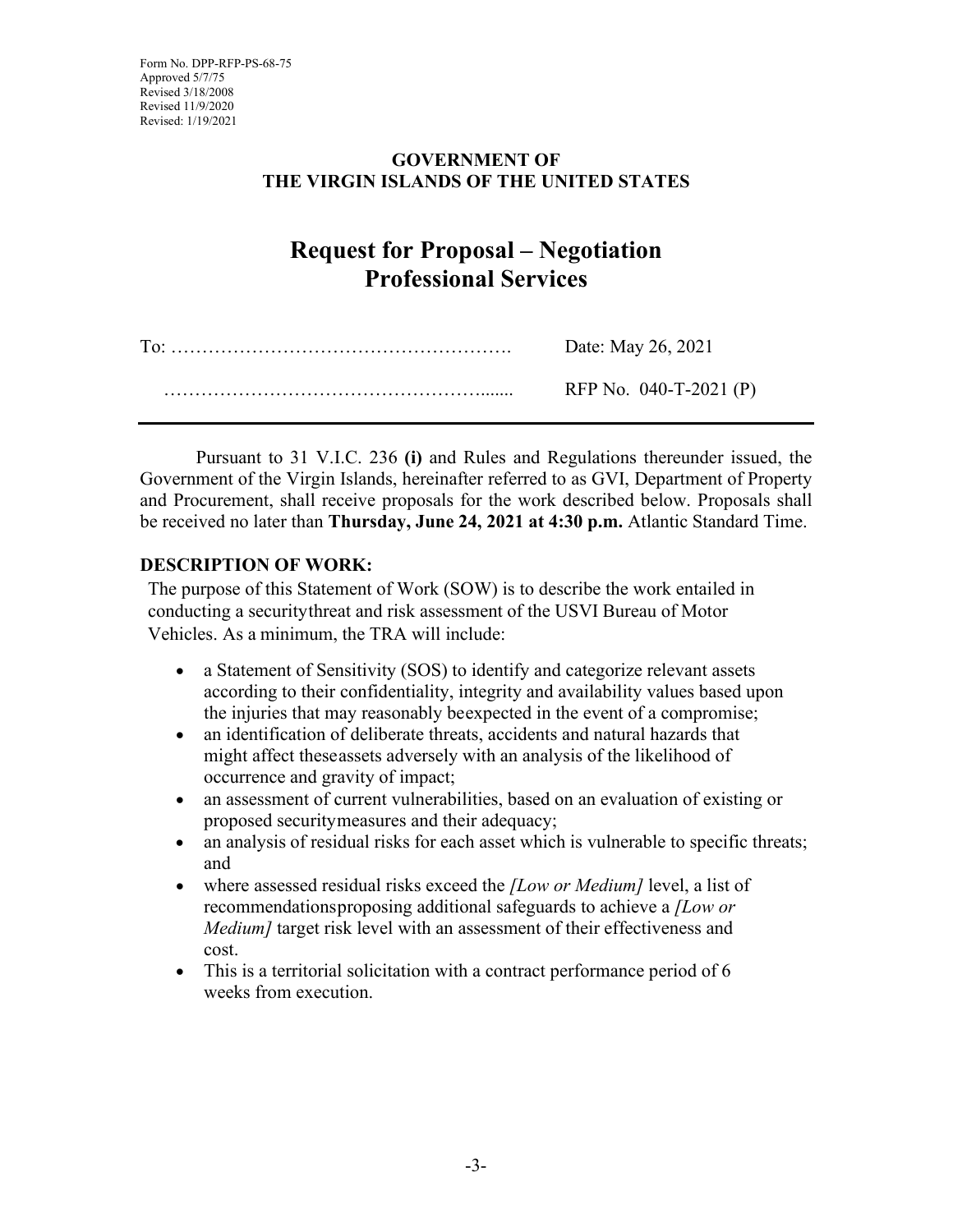The Commissioner of the Department of Property and Procurement will appoint a Selection Committee to assist in the evaluation and selection of the Contractor.

Accordingly, proposals shall be reviewed and rated on the selection criteria outlined in the "**Factors For Discussions**." After reviewing and rating the proposals, the Committee will select for discussions from the firm/s or person/s **deemed to be the most highly qualified to provide the services herein required.** Discussions will be conducted with the firm or person so selected. The Committee may select to conduct discussions and/or oral presentations from the firm/s or person/s, not less than two (2) deemed to be the most highly qualified.

#### **FACTORS FOR DISCUSSIONS**

Selection criteria will include **(i)** Professional qualification, registration, and general reputation of principals of the firm or person; **(ii)** the extent to which the firm or person specializes in or has provided services of a type and scope similar to the hereunder; **(iii)** familiarity with the location (s) in which services will be performed; **(iv)** project approach and capability of meeting schedules; and **(v)** quality of performance on other similar projects. **Proposals will be evaluated according to the following criteria and weight at a minimum: (a) responsiveness of proposal (technical capability); (37 points); (b) proposer's qualifications (22 points); (c) proposer's experience (20 points); (d) cost proposal (bid price) (15 points); and (e) references (6 points).**

The Selection Committee may, at its option, request any or all proposers to participate in on-site or virtual interviews.

#### **NEGOTIATION:**

The Selection Committee shall recommend to the Commissioner **the highest qualified firm or person with whom a contract shall be negotiated as a result of the Committee's scores from the written proposals or discussions-oral presentations if conducted.** The Commissioner, with the assistance of the Selection Committee, shall attempt to negotiate a contract with such firm or person.

Should the Commissioner be unable to negotiate a satisfactory contract with the firm considered to be the most qualified, at a price, he determines to be fair and reasonable to the Government, negotiations with that firm will be formally terminated. Negotiations will then commence with the second most qualified, the third most qualified, or additional firms, in order of preference, and shall continue until an agreement is reached.

> Anthony D. Thomas Commissioner Property and Procurement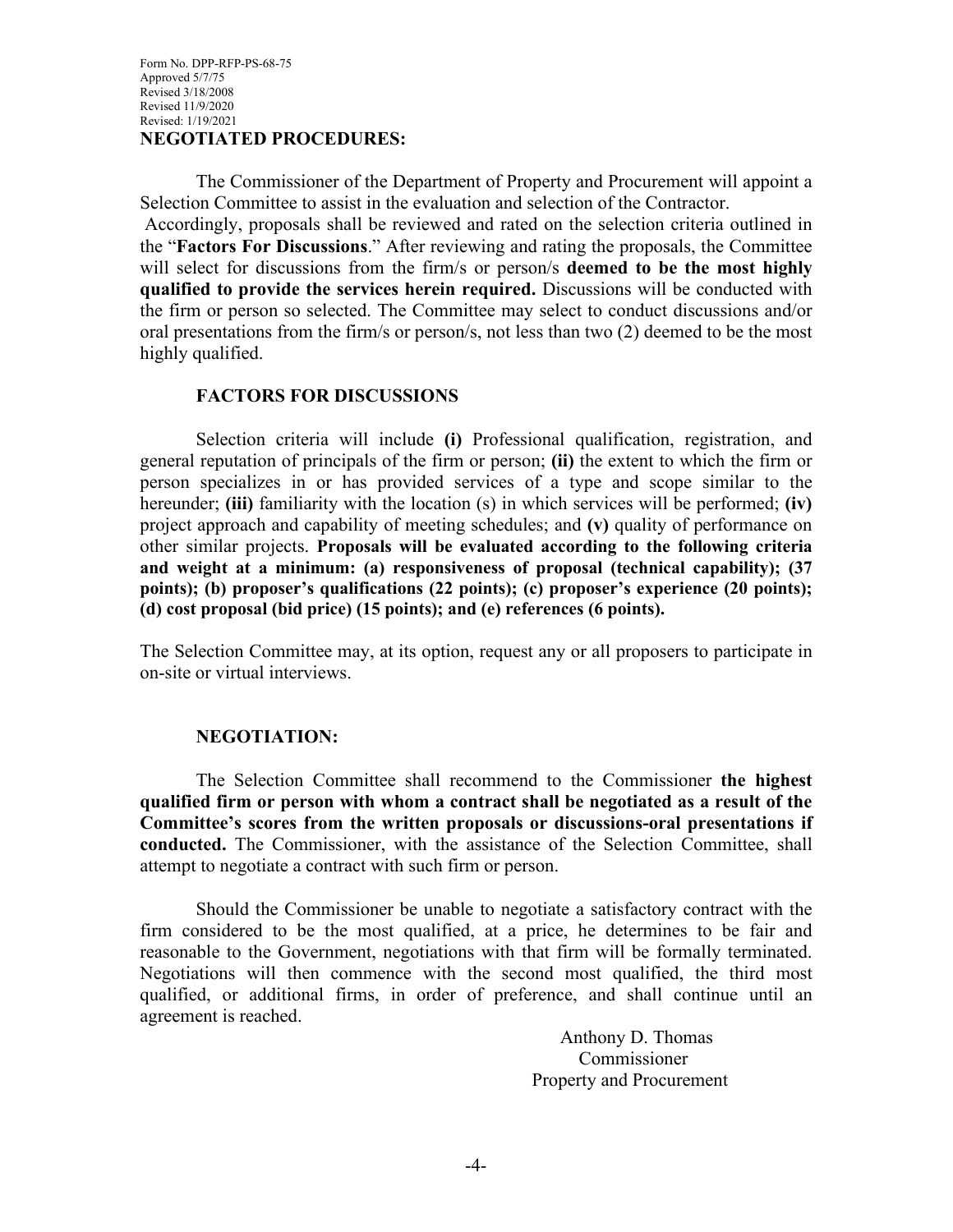Form No. DPP-RFP-PS-68-75 Approved 5/7/75 Revised 3/18/2008 Revised 11/9/2020 Revised: 1/19/2021

## **INSTRUCTION TO PROPOSERS**

## **A. NOTICE**

### **RFP-040-T-2021 (P)- Security Threat and Risk Assessment**

Information provided in the scope of work is to be used only for purposes of preparing a proposal. It is further expected that each bidder will read the scope of work thoroughly, for failure to meet certain specified conditions may invalidate the proposal.

The Government of the Virgin Islands herein after referred to as GVI, reserves the right to reject any or all proposals or any portion thereof and to accept the proposal deemed most advantageous to GVI. The **price** shall not be the sole criterion of awarding this project. Scope and quality of work proposed and the ability of the bidder to complete this type of project shall also be considered.

Applicants are requested to submit proposals on the basis of the scope of work. Alternative proposals recommending new features and technology other than that requested in the scope of work will receive consideration providing such new features and/or technology is clearly explained. Any exceptions to the requirements requested herein must be clearly noted in writing and be included as part of the proposal.

The information contained herein is believed to be accurate but is not to be considered in any way as a warranty. Request for additional information clarifying the Scope of Work should be directed in writing to the **Assistant Commissioner of Procurement, Lisa Alejandro** at **lisa.alejandro@dpp.vi.gov.**

## **B. STATEMENT OF PURPOSE- RFP-040-T-2021 (P)- Security Threat and Risk Assessment**

The Bureau of Motor Vehicles is a government agency in the United States Virgin Islands responsible for issuing driver licenses, vehicle titling, vehicle registrations, disability placards; conducting car inspections; and offering other related business transactions as it pertains to themotoring public. The BMV is interested in a security assessment that will allow it to:

- Gain better understanding of potential corporate network vulnerabilities that may be visibleinternally and/or externally to the organization;
- Determine if the current wireless infrastructure is securely configured and deployed;
- Evaluate the security associated with the BMAP system;
- Evaluate the security associated with the web applications used by both internal and externalusers;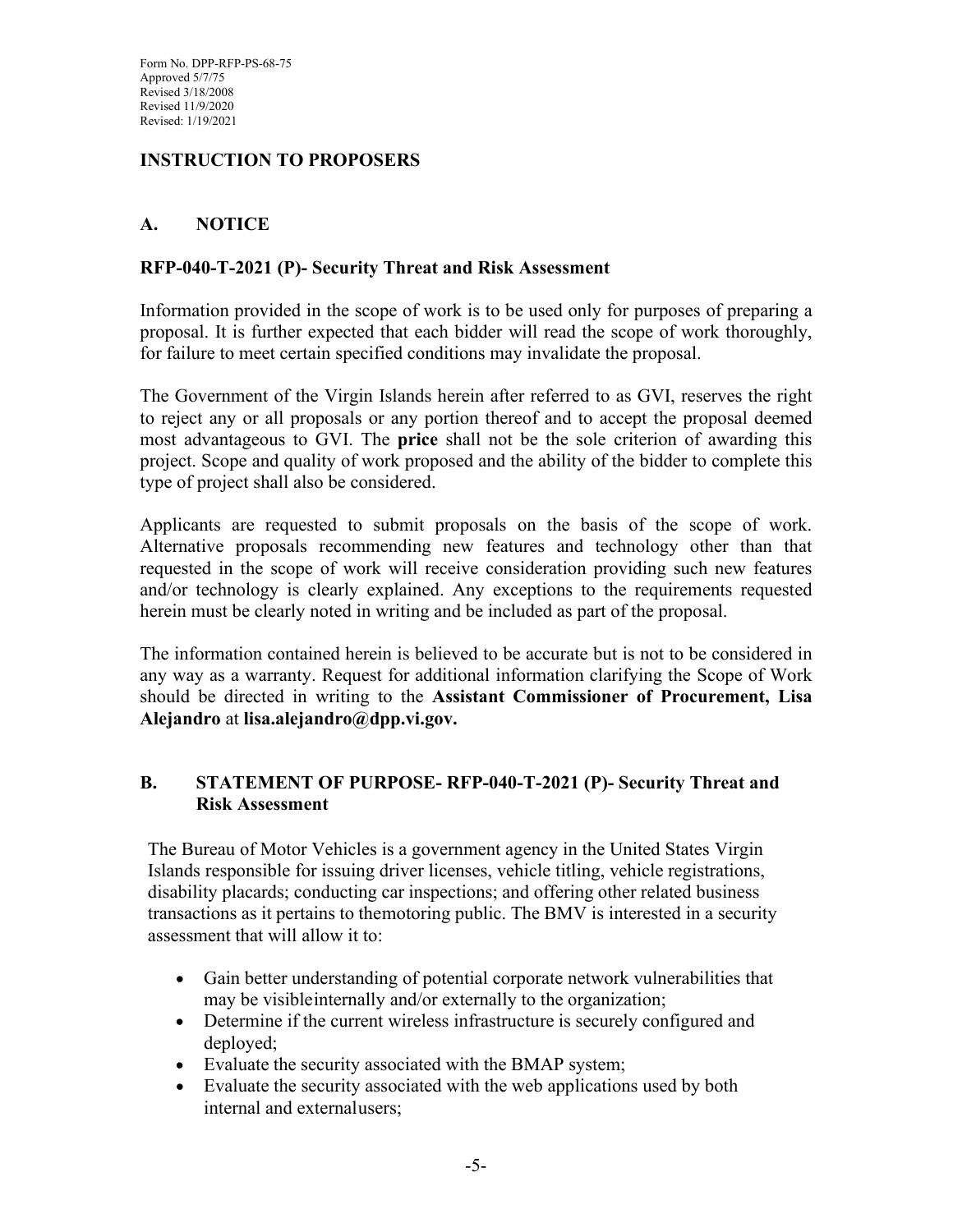- Determine if the current physical security is effective by conducting physical accessassessments;
- Determine if the current cyber security is effective by conducting cyber access assessments;
- Determine if the current organization security is effective by conducting social engineering onusers internal to the organization.

These activities are part of the Bureau of Motor Vehicles' ongoing desire to improve security and arefocused on identifying the risk level the BMV is currently exposed to so an appropriate response to those threats can be developed.

## **C. PROPOSE SCOPE OF WORK**

The scope of this engagement is for a contractor to perform a cyber and physical vulnerability assessment of the Bureau of Motor Vehicles assets. The assessment must determine vulnerabilities from both internal and external attack vectors. Those items deemed within the scope of this effort are thefollowing:

- Web Application penetration testing to include any customer -facing, internet applications usedby the Bureau of Motor Vehicles;
- Wireless Network Assessment and penetration testing to include all Bureau of Motor Vehiclesaccess points;
- Security Assessment and penetration testing to include the Bureau of Motor Vehicles firewallsand network entry points;
- Voice over IP Assessment and penetration testing to include trying to gain access on a randomnumber of Bureau of Motor Vehicles phone numbers;
- Physical Security Assessments and penetration testing to include physical access to all the Bureau of Motor Vehicles facilities in the USVI Territory;
- Overall information security threat and risk assessment to include an overall security gap assessment at the Bureau of Motor Vehicles following industry best practices.

The assessment report for each of the above requests shall identify the vulnerability assessment process, document the assessment results, and recommend actions on how to remediate or mitigate vulnerabilities. The key goal of the contractor in reporting the assessment results is to provide actionable information. The final assessment report shall identify the vulnerability assessment process, document the assessment results, and the recommended actions on how to remediate or mitigate vulnerabilities. The assessment report needs to show how that vulnerability can or cannot be exploited by a credible adversary.

Tasks and Deliverables Initial Planning Deliverables - Preparation Phase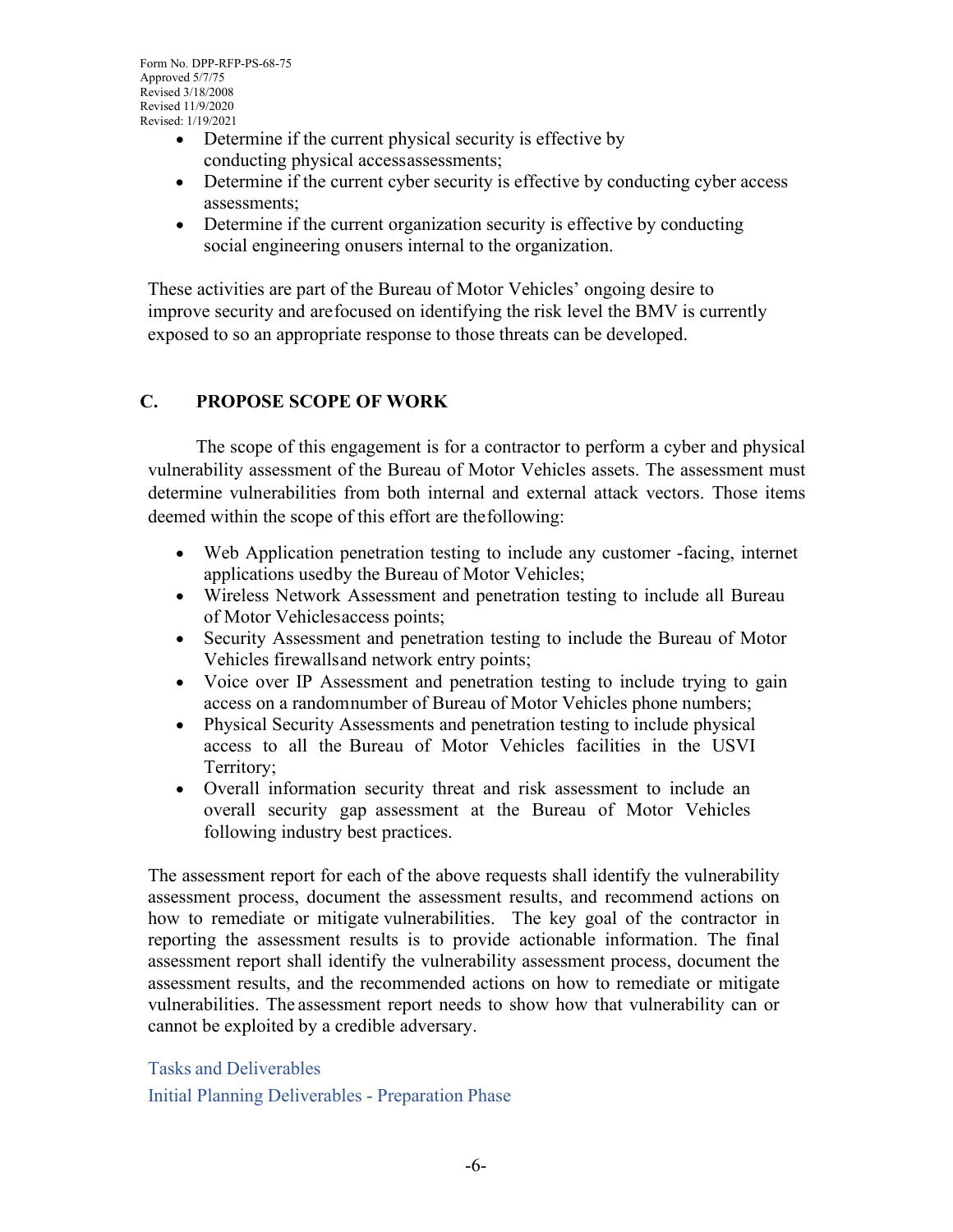The deliverable for the Preparation Phase is a complete Security Threat Risk Assessment Work Planwhich includes:

- a clearly stated **Aim** for the Security Threat Risk Assessment;
- a statement of **Scope** with a description of the Bureau of Motor Vehicles under consideration, its mission and concept of operation, as well as the boundaries of the assessment and any dependencies or interconnections with other motor vehicle agencies;
- any Limitations or restrictions on the Security Threat Risk Assessment;
- the **Target Risk Level** accepted by the responsible manager;
- a list of personnel who will participate in the Security Threat Risk Assessment process as **TeamMembers** or sources of information;
- all necessary **Logistic Arrangements**, including security screening and access requirements,travel arrangements, administrative support and other resource requirements;
- a list of **Input Documentation** and **Security Threat Risk Assessment Deliverables**; and
- a detailed Security Threat Risk Assessment **Schedule** listing all major activities, assigned resources, start and completion dates, and any dependencies.

#### Security Thread and Risk Assessment Deliverables

Once the Security Threat Risk Assessment Work Plan has been approved at the end of the Preparation Phase, the contractor shall develop four mandatory deliverables to address the four-step Security ThreatRisk Assessment process

- **identifying the employees and assets** to be safeguarded in a Statement of Sensitivity;
- determining the **threats to employees and assets** in the USVI and abroad, and assessing thelikelihood and impact of threat occurrence;
- assessing **risks** based on the adequacy of **existing safeguards** and **vulnerabilities**; and recommending any **supplementary safeguards** that will reduce the risk to an acceptable level.

#### Asset Identification and Valuation Phase

The contractor will identify and list employees, assets, and services within the scope of the assessment, and assign values for confidentiality, availability, and integrity, as appropriate, based upon the injuries that might reasonably be expected in the event of compromise. The results of this analysis shall be presented as a Statement of Sensitivity in a tabular form, the one deliverable for this portion of a Security Threat Risk Assessment project, and fully annotated to justify the findings.

#### Threat Assessment Phase

This phase of the Security Threat Risk Assessment project requires the contractor to identify real and potential threats that could reasonably be expected to affect employees, assets, or services adversely. Pertinent threat information should be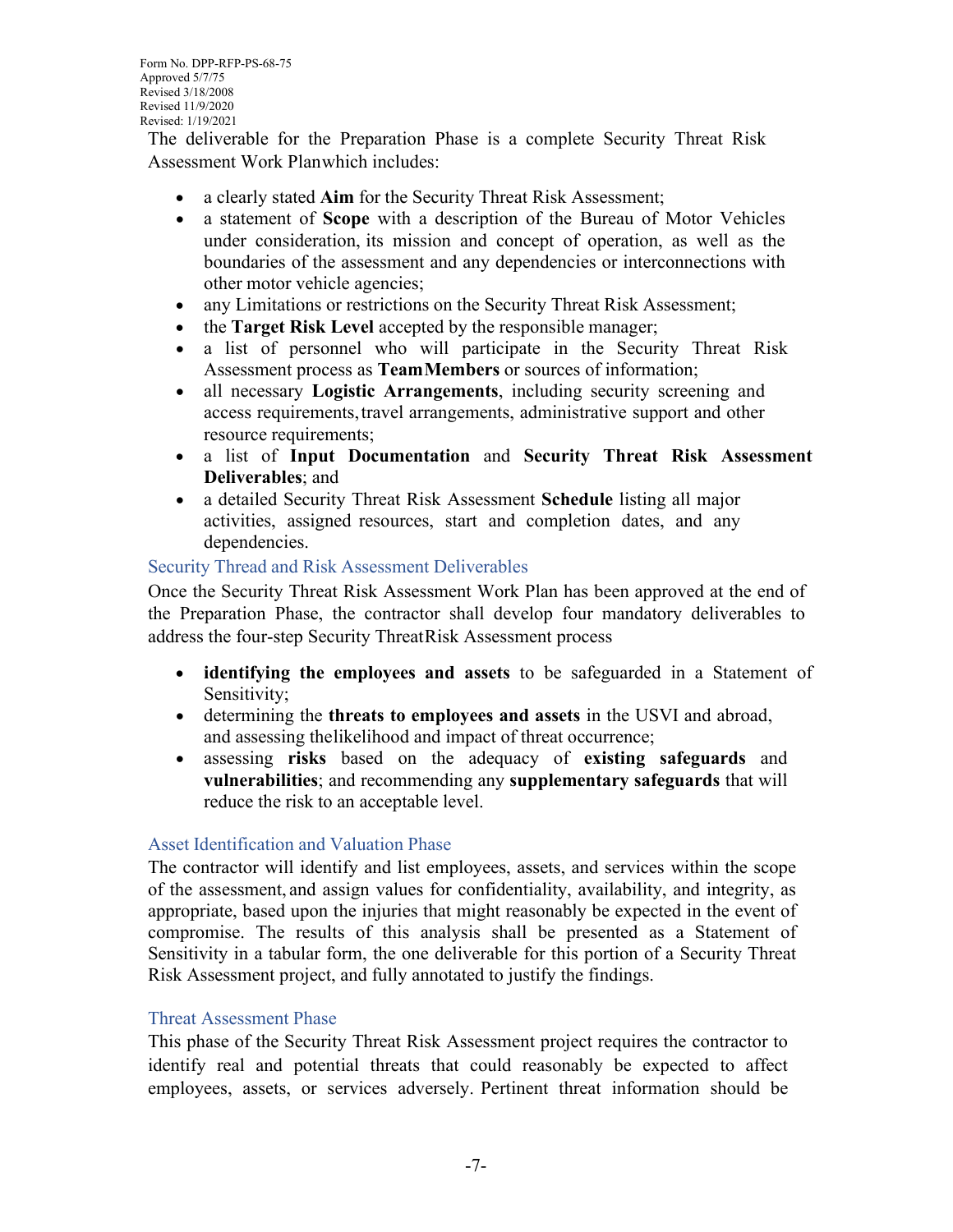obtained from departmental security authorities and the responsible lead agencies. Key deliverables for this portion of the Security Threat Risk Assessment comprise:

- a tabular list of real and potential threats that could injure employees or compromise assetsand services within the scope of the assessment; and
- an assessment of the likelihood and impact of their occurrence

#### Risk Assessment Phase

In this phase of the Security Threat Risk Assessment project, the contractor will deliver an assessment ofresidual risks to employees, assets and services identified in the Asset Identification and Valuation phase arising from threats analyzed in the Threat Assessment phase. The two mandatory deliverables are the Vulnerability Assessment derived from an evaluation of existing or proposed safeguards and their effectiveness, and the Risk Assessment listing all residual risks to employees, assets, and services within the scope of the assessment.

#### Recommendation Phase

Based upon the findings of the Risk Assessment completed in previous phase, the contractor will propose the addition, modification, or removal of safeguards to achieve an acceptable level of residual risk. The projected residual risk, that which remains after the recommendations have been approved and implemented, shall be identified explicitly, as shall the costs of the recommended changes.

## **D. TIMETABLE**

**Last Day for Written Clarification is Tuesday, June 9, 2021 at 12:00 noon** Atlantic Standard Time.

#### **E. SUBMISSION OF PROPOSAL**

All interested parties shall submit *one* **(1)** electronic copy of proposals, which are to be delivered to the Department of Property and Procurement no later than **Thursday, June 24, 2021 at 4:30 p.m.** Atlantic Standard Time.

Electronic submissions must include the Company's Name – Solicitation Number and Due Date in the Subject Line of the email. For Example, ABC Company, Inc. – RFP No. 001 – T-2020(P) – March 16, 2020.

The First Page of each electronic submission must also include Company's Name – Solicitation Number and Due Date. The second page of each electronic submission must only contain the following words in red font: "CONFIDENTIAL BID SUBMISSION"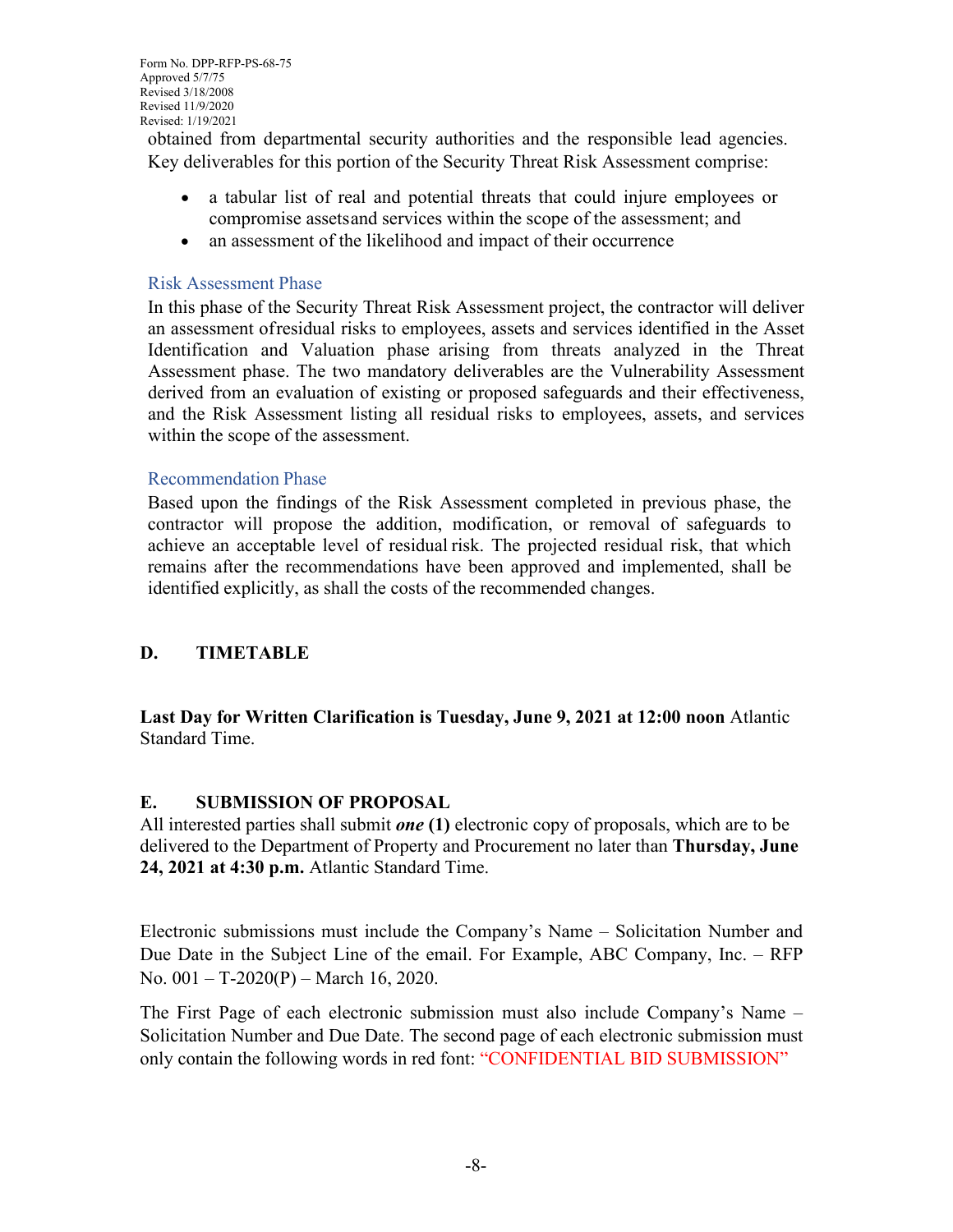| Form No. DPP-RFP-PS-68-75<br>Approved 5/7/75<br>Revised 3/18/2008<br>Revised 11/9/2020<br>Revised: 1/19/2021 |                |                                                    |  |
|--------------------------------------------------------------------------------------------------------------|----------------|----------------------------------------------------|--|
| $\triangleright$                                                                                             | To             | ebids proposals@dpp.vi.gov;                        |  |
| Send                                                                                                         | C <sub>C</sub> |                                                    |  |
|                                                                                                              | Bcc            |                                                    |  |
|                                                                                                              | Subject        | ABC Company, Inc.-RFP-033-T-2020 (P)- May 22, 2020 |  |

All electronic submissions must be received at ebids proposals@dpp.vi.gov no later than the date and time listed in each advertisement. There will be no exceptions.

#### **F. WITHDRAWALS OF PROPOSAL**

A proposal may be withdrawn at any time prior to the time specified as the closing time for acceptance of proposals. However, no proposal shall be withdrawn or canceled for a period of thirty (30) days after said closing time for acceptance of proposals, nor shall the successful provider withdraw, cancel or modify the proposal, except at the request of GVI after having been notified that GVI has accepted proposal.

### **G. INTERPRETATION OF SPECIFICATIONS**

If any person contemplating submitting a proposal requires clarification of any part of the scope of work, he/she may submit to the GVI a written request for an interpretation thereof to the **Assistant Commissioner of Procurement, Lisa Alejandro** at **lisa.alejandro@dpp.vi.gov**. GVI will not respond to questions received after the above established date. The person submitting the request will be responsible for its prompt delivery. Any interpretation of the scope of work will be made in writing to all prospective providers. Oral explanations will not be binding.

#### **H. CONSIDERATION OF PROPOSAL**

The Commissioner of Property and Procurement shall represent and act for GVI in all matters pertaining to the scope of work and contract in conjunction therewith. **This RFP does not commit GVI to the award of a contract or pay of any cost incurred in preparing and submitting proposals in anticipation of a contract. GVI reserves the right to reject any or all proposals and to disregard any informality and/or irregularity in the proposal when, in its opinion, the best interest of GVI will be served by such action.** Proposals failing to provide some of the items in the scope of work shall not be rejected per se, but any deviations from the scope must be clearly noted.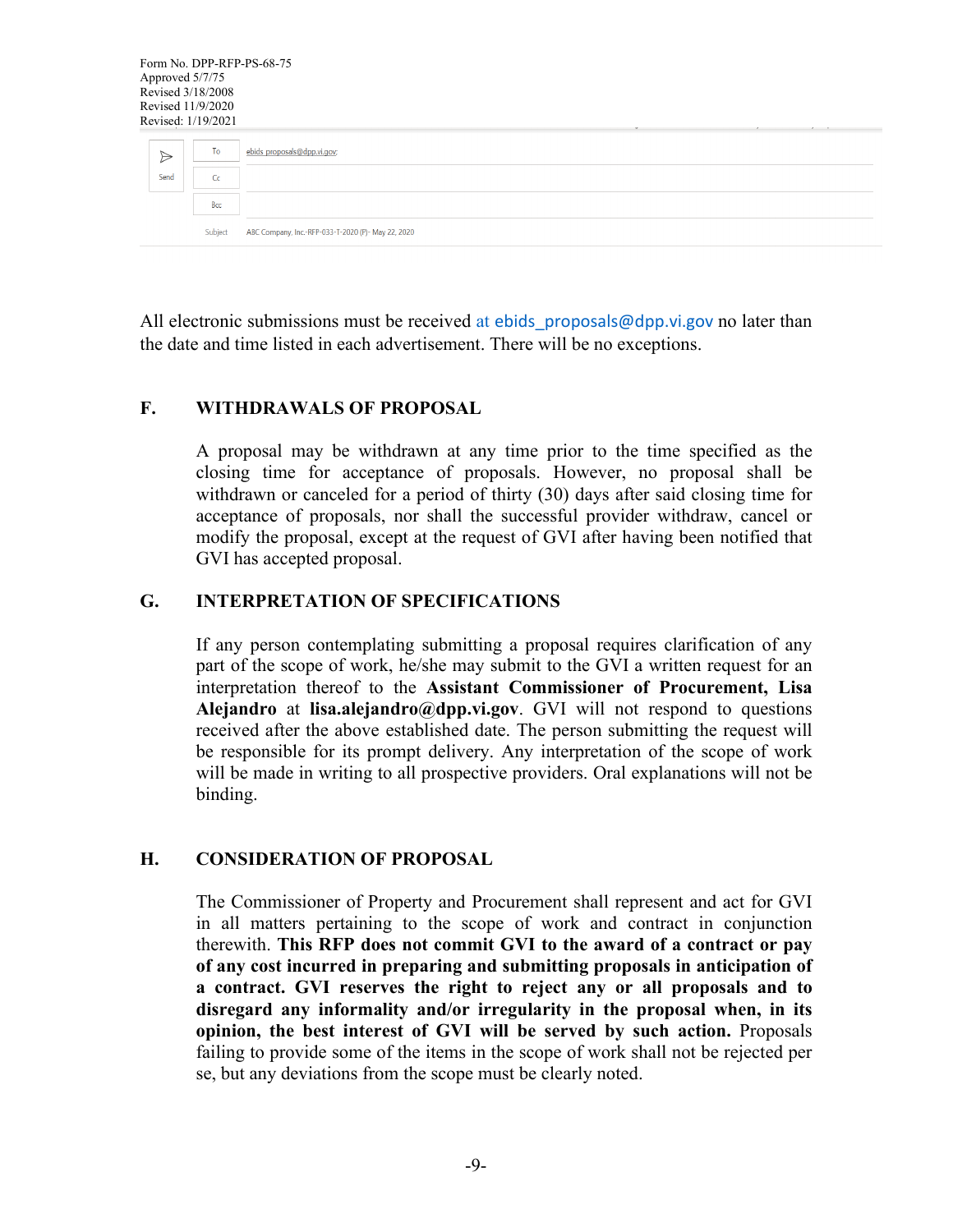Form No. DPP-RFP-PS-68-75 Approved 5/7/75 Revised 3/18/2008 Revised 11/9/2020 Revised: 1/19/2021

#### **I. ACCEPTANCE OF PROPOSALS**

GVI will notify in writing acceptance of one of the proposals. Failure to provide any supplementary documentation to comply with the respondent's proposal may be grounds for disqualification.

### **J. CONTENTS OF PROPOSAL**

The following is a list of information to be included in the written proposal. The documents listed under this section are required for submission of a proposal in response to this RFP, and failure to comply with any requirement as outlined may disqualify the respondent.

#### 1. Organization:

- a. Introductory letter about the respondent:
	- i. Name, address, email, and telephone numbers.
	- ii. Type of service for which individual/firm is qualified.
- b. Provide a list of staff available for the project (Local & Off-Territory)
- c. Current Business License or state register for the services being advertised. All bidders bidding as a Joint Venture must be licensed as a Joint Venture in the US Virgin Islands
- d. Current trade name registration certification; if applicable
- e. Certificate of Good Standing dated July 1, 2020, or later
- f. Articles of Incorporation (For Corporations) or Articles of Organization for (LLC's) or Statement of Qualification (Limited Partnerships), if applicable.
- g. Corporate Resolution or equivalent identifying the person who is authorized to act for the respondent with respect to this RFP.
- 2. Sub-Contractors:
	- a. Provide listing of Sub-Contractors that shall be retained for this project including phone numbers.
	- b. Provide what percentage of work will be sub-contracted.
- 3. Staffing:
	- a. Provide a listing of staff available for the project.

Discuss how the Respondent would propose to staff this project. Key project team members shall be identified by name, title, and specific responsibilities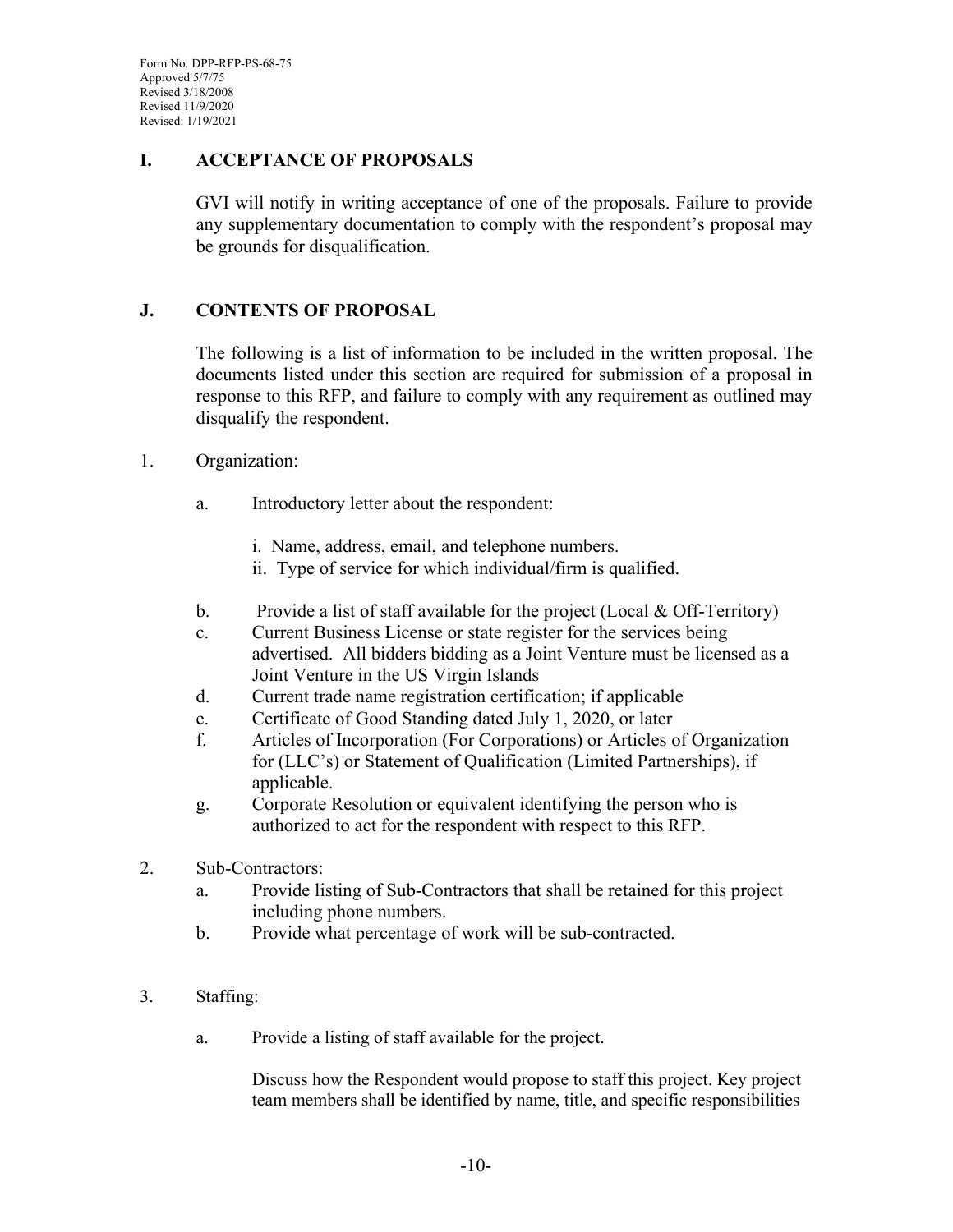on the project. An organizational chart for the project team and resumes for key Respondent personnel shall be included. Personnel will be an important factor considered by the review committee. Changes in key personnel may be cause for rejection of the proposal.

- 4. Project Experience:
	- a. Provide a list of projects performed within the last three (3) years. Include a brief description of the work performed and cost of each project.
	- b. Provide a list of projects currently being performed. Include a brief description of the project and percentage completed.
- 5. Project Approach:
	- a. The respondent applying to this solicitation will describe how you will approach this project and availability to perform the services requested.
- 6. References Letters: 3 letters minimum related to the projected being solicited. To obtain maximum allotted points, each letter must:
	- a. Include information about past performance on similar project from authorized representative;
	- b. Include a working telephone number; and email address to be contacted; and
	- c. Notarized.
- 7. Proof of Sam.Gov registration
- 8. **A Cost Proposal -** Prospective respondents should submit an estimate of project costs. Do NOT use "TBD" (to be determined) or similar annotations in the cost estimates. The GVI is asking prospective respondents to estimate costs for all categories with the understanding that they may have to make assumptions. Such assumptions should be stated. Failure to fully provide cost and work effort estimates may lead to elimination. The prospective respondent's Pricing Proposal structure must be aligned with the prospective vendor's work plan. The GVI will use the prospective respondent's Pricing Proposal structure as the basis for a Payment Schedule. A prospective vendor's initial offer should be based on the most favorable terms available. The GYI may, however, have discussions with those prospective respondents that it deems, in its discretion, to fall within a competitive range. It may also request revised pricing offers from such prospective respondents and make an award and/or conduct negotiations thereafter. The Cost Proposal Should contain the following:
	- 1. A detailed breakdown by man-hours and duration for each task.